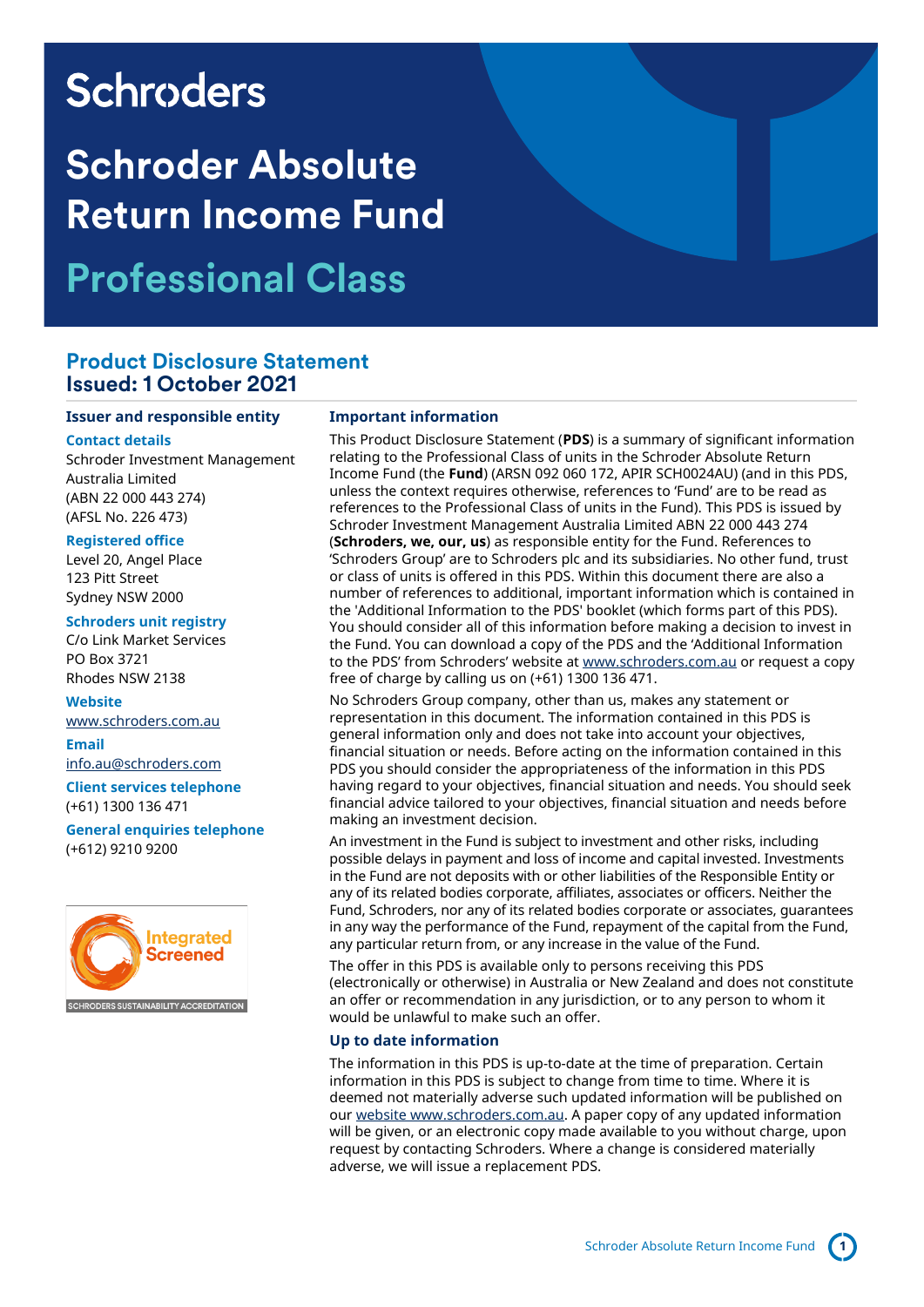## **Contents**

| 2. | <b>How the Schroder Absolute Return Income Fund</b> |  |
|----|-----------------------------------------------------|--|
|    | 3. Benefits of investing in the Schroder Absolute   |  |
|    |                                                     |  |
|    |                                                     |  |
|    |                                                     |  |
|    | 7. How managed investment schemes are taxed8        |  |
|    |                                                     |  |
|    |                                                     |  |

# <span id="page-1-0"></span>**1. About Schroders**

Schroders is the responsible entity for the Fund and the issuer of this PDS. As responsible entity, Schroders is responsible for selecting and managing the assets and overseeing the operations of the Fund. This responsibility includes establishing, implementing and monitoring the Fund's investment objective.

Schroders has helped Australian investors achieve their objectives since 1964 through our diversified suite of actively managed investment products, which now spans both public and private markets. Our local expertise in equities, fixed income, multi-asset and alternatives, combined with our global resources facilitates a diversity of thought to assess each situation from every angle and consider the long-term impact on returns and the earth.

Schroders is part of the Schroders Group, an investment manager with over 200 years' experience which is headquartered in London and has a presence in 37 locations around the world. Schroders offers Australian investors the strength and stability of a global firm coupled with the long-term perspectives and independent thinking of a local manager.

### **Why Schroders?**

- Stability of a global firm with strong heritage
- Dedicated to building a sustainable future, with sustainability integrated into our investment processes
- A diverse and experienced investment team with an independent view
- Active in every aspect of our business
- Investors are at the heart of everything we do

For further information, please visit our website [www.schroders.com.au](http://www.schroders.com.au/).

## <span id="page-1-1"></span>**2. How the Schroder Absolute Return Income Fund works**

### **Pooled investment**

The Fund is a registered managed investment scheme. When you invest your money in the Fund, we pool your money together with other investors' money. This pool is used to buy investments that are managed on behalf of all investors in the Fund.

### **Units in the Fund**

We divide the total value of the assets held in the Fund into units and calculate prices for each unit based on the value of the underlying assets in the relevant class. Each unit carries equal beneficial interest in the Fund as a whole but does not give an investor an interest in any particular assets of the Fund. We also maintain a record of the number of units acquired. You can increase your units by reinvesting distributions or making an additional investment, or decrease your units by making a withdrawal.

Generally, unit prices are calculated each Business Day for the preceding Business Day in Sydney. The unit price will change as the market value of assets in the Fund rises or falls. Entry prices are generally higher than exit prices due to the costs of buying and selling the underlying assets in the Fund. The cost associated with buying and selling the underlying assets is called the buy-sell spread. The unit price also reflects the impact of fees charged for investing in the Fund.

Details relating to the Fund's net asset value (**NAV**) and units on issue are available a[t www.schroders.com.au.](http://www.schroders.com.au/)

### **Minimum investment amounts**

The minimum initial investment amount is \$500,000 and the minimum additional investment amount is \$50,000.

### **How to withdraw**

Unitholders may request to withdraw some or all of their investment in the Fund by sending written notification or completing a withdrawal form that can be downloaded from [www.schroders.com.au.](http://www.schroders.com.au/) For certain investor types, withdrawal forms may also be submitted online.

The minimum withdrawal amount is \$50,000, unless the withdrawal relates to all the units held by that unitholder. Withdrawals are subject to cut-off times which are detailed in section 1.4 of the 'Additional Information to the PDS'.

Where payment instructions are not to a pre-nominated account, failure to provide the original withdrawal instruction to Schroders may cause delays in processing the instruction. Schroders does not accept instructions to pay a third party and will not initiate payments to accounts with non-Australian Authorised Deposit-taking Institutions (**ADIs**) unless otherwise agreed by Schroders.

In some circumstances, such as a freeze on withdrawals, unitholders may not be able to withdraw their funds within the usual withdrawal periods.

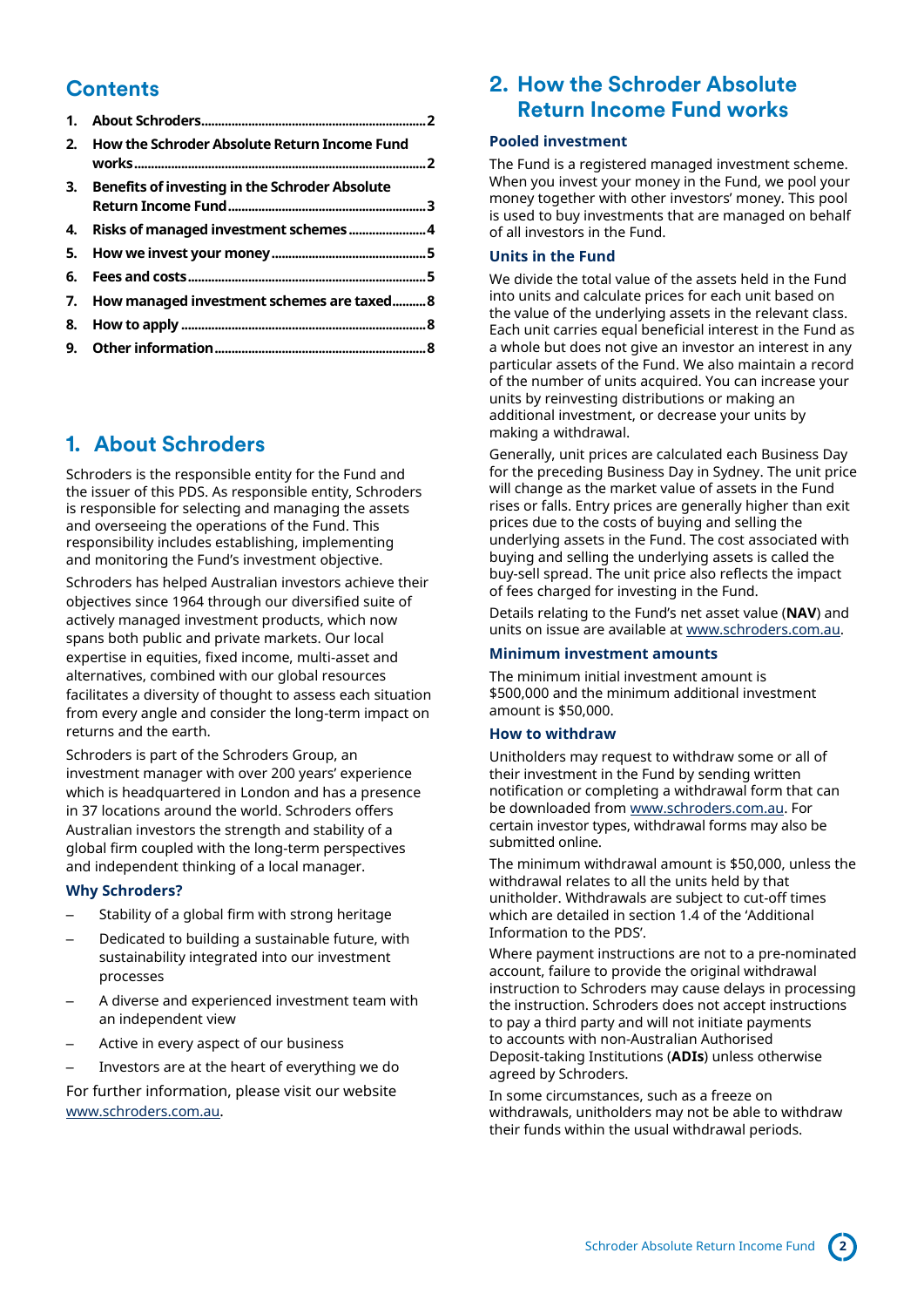✓ You should read the important information on how to invest in and withdraw from the Fund before making a decision. Go to sections 1.3 to 1.6 of the 'Additional Information to the PDS' which you can access on Schroders' website at **[www.schroders.com.au](http://www.schroders.com.au/)** or request a copy free of charge by calling Schroders on (+61) 1300 136 471. The material about how to invest in and withdraw from the Fund may change between the time when you read this PDS and the day when you acquire the product.

### **Distributions**

Distributions are normally determined monthly by Schroders. Cash distributions are calculated at the end of the distribution period as determined by the responsible entity in accordance with its distribution policy and the Fund's Constitution divided by the number of units on issue. All taxable income will be attributed to unitholders each year in accordance with the applicable tax laws.

A unitholder can elect to have their distributions:

- Reinvested in units. There is no buy/sell spread associated with reinvestment of distributions; or
- Paid to the unitholder's pre-nominated bank account with an Australian ADI or a non-Australian ADI as agreed by Schroders

### **Indirect investors**

Schroders authorises the use of this PDS by clients or prospective clients of operators of platforms such as Investor Directed Portfolio Services (**IDPS**), nominee or custody services or IDPS-like services provided through a registered managed investment scheme.

This PDS may be used to give the relevant platform operator a direction to invest in the Fund. In doing so, clients of the platform operator become indirect investors in the Fund. This is because they are not unitholders in the Fund, but the platform operator can exercise rights, or decline to exercise rights, such as attend and vote at unitholders' meetings, on behalf of indirect investors.

Certain provisions of the Fund's Constitution (such as provisions relating to the rights of unitholders, applications for units and withdrawals and meetings of unitholders) are not relevant to indirect investors. Indirect investors should ignore certain information in this PDS that is relevant only for direct investors, for example:

- **Applications/Withdrawals:** the offer document from your platform operator will outline the procedure for your investment in, or withdrawal of units from, the Fund
- **Cooling-off period:** cooling-off rights applicable to direct investors in the Fund do not apply to clients of the platform operator. You should contact the platform operator to determine what cooling-off rights you may have
- **Distributions:** distributions you receive as an investor through a platform may differ from those referred to in this PDS
- **Fees and expenses:** the fees and charges that may apply may differ from those referred to in this PDS

– **Taxation:** the taxation implications for indirect investors depend upon the nature of the platform. If you are uncertain as to the taxation consequences of your investment in the Fund you should seek independent taxation advice

Indirect investors should also read this PDS together with any disclosure documentation from their platform operator. Schroders will promptly notify the relevant platform operator that is investing in the Fund when this PDS is amended. If you are investing through a platform operator, enquiries and complaints relating to the Fund may be directed to Schroders rather than the platform operator.

## <span id="page-2-0"></span>**3. Benefits of investing in the Schroder Absolute Return Income Fund**

### **Significant features**

The Fund is an absolute return focused strategy that invests in Australian and international fixed income securities to deliver regular income to investors. With a focus on managing downside risks it aims to outperform cash and term deposits over the medium term, but with less volatility than equity markets, whilst also aiming to avoid negative returns over any rolling 12-month period. The Fund may also use derivatives and active currency management to help achieve this investment objective.

### **Significant benefits**

The benefits of investing in the Fund include:

- Actively managed absolute return debt strategy offering potential income, risk control and liquidity
- Flexibility to invest across the fixed income universe, unconstrained by benchmarks, to seek return and control risk
- Full application of investment capabilities including asset allocation, credit sector selection, security selection and risk management, overlaid with management of interest rate risk and currency exposures
- Strong research commitment with the Schroders Credit Research team performing fundamental analysis of corporates in Australia and globally
- Experienced and dedicated investment team with clear accountability that is well integrated into the broader Schroders' global network of investment resources. This delivers global insight, research and implementation in key regions and asset classes.

✓ You should read the important information about the significant features of the Fund before making a decision. Go to section 1 of the 'Additional Information to the PDS' which you can access on Schroders' website at **[www.schroders.com.au](http://www.schroders.com.au/)** or request a copy free of charge by calling Schroders on (+61) 1300 136 471.

The material about the significant features of the Fund may change between the time when you read this PDS and the day when you acquire the product.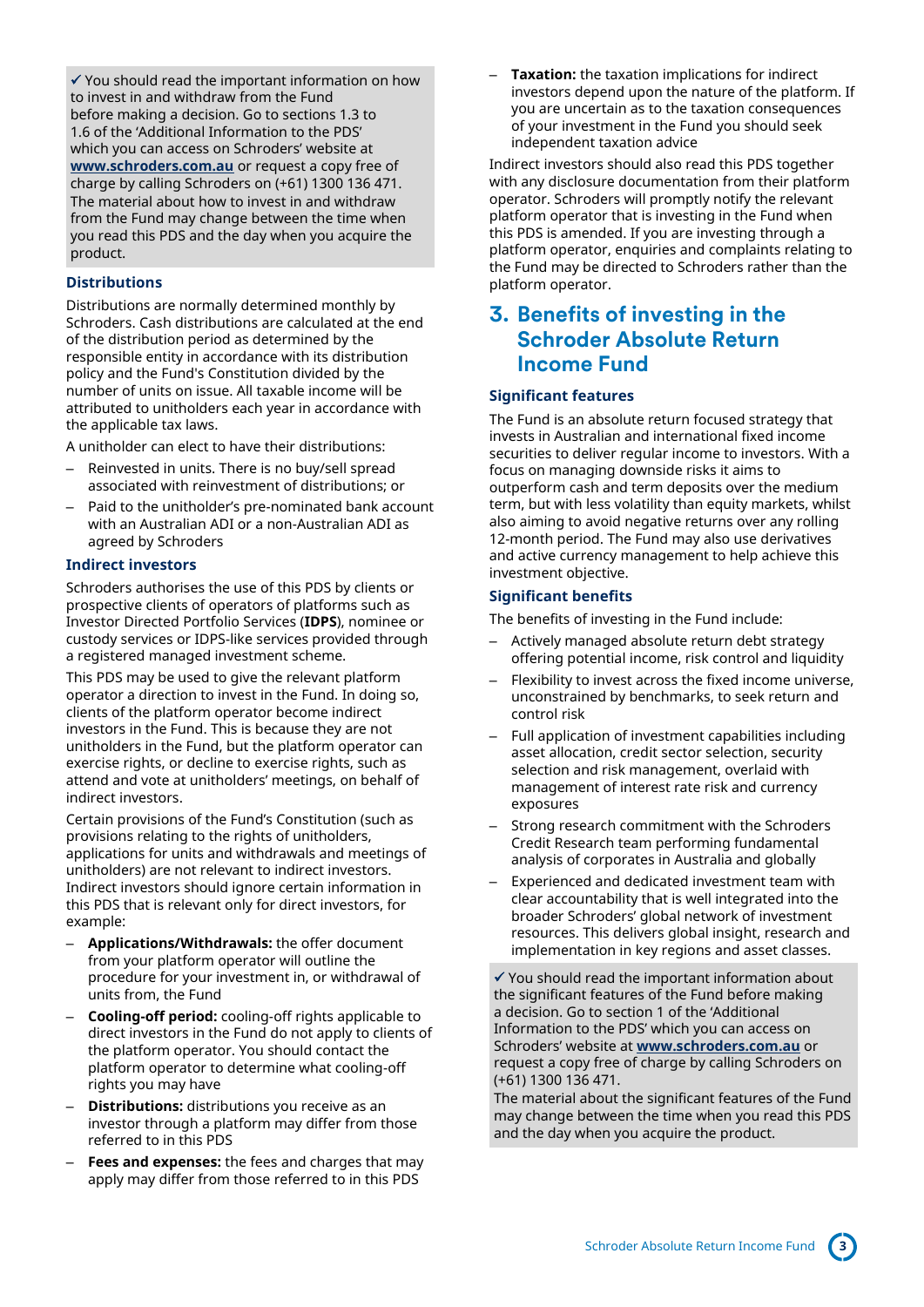## <span id="page-3-0"></span>**4. Risks of managed investment schemes**

The nature of investment markets is such that all investments carry a degree of risk that will vary depending on the assets that make up the strategy. Assets with the highest long-term return expectations may also carry the highest level of short-term risk.

The value of your investment and the returns from your investment will vary over time. Future returns may differ from past returns, the level of returns on investments will vary and returns are not guaranteed. This means you may lose some of the value of your investment. There is also a risk that laws affecting registered managed investment schemes may change in the future.

The level of risk you are willing to expose your investments to will vary depending on a range of factors including your age, your investment timeframe, your other investments and your risk tolerance.

The significant factors that may affect the performance or value of your investment include, but are not limited to:

- **Market risk:** includes the risk of the Fund experiencing volatility and negative returns arising from factors that affect investment markets as a whole, which can include, amongst other things, geopolitical events, social unrest, technological changes, regulation, economic and environmental impacts
- Interest rate risk: includes the risk of adverse changes in security prices as a result of interest rate movements. The Fund is exposed to both Australian and global interest rate risk
- **Credit risk:** includes the risk of an issuing entity defaulting on its obligation to pay interest and principal when due
- **Entity risk:** includes the risk of a change occurring that has an adverse impact on the profitability, growth prospects or other features of an entity in which the Fund has invested
- **International investments risk:** includes the risk that international political, economic or currency events negatively affect the value of investments
- **Emerging Markets/Frontier Markets risk:** includes the risk of significantly higher price volatility, less liquidity and greater political risk than in developed markets
- **Currency risk:** includes the risk that foreign currency fluctuations may negatively affect the value of investments. If permitted by the Fund's investment guidelines, currency hedging may be used to manage some of this risk
- **Derivatives risk (including over-the-counter derivatives risk):** includes the risk that a counterparty defaults or losses are magnified through investing in derivative contracts
- **Pricing risk:** includes the risk that the valuation of an asset may not accurately reflect its true value or what could be realised in an orderly sale of that asset
- Asset liquidity risk: includes the risk that assets may not be converted to cash in a timely manner. In such circumstances, in addition to the potential loss that the Fund may suffer if required to sell assets, the generally acceptable timeframe for satisfying withdrawal requests may not be able to be met
- **Counterparty risk:** includes the risk that counterparties fail to meet their contractual obligations
- **Regulatory and legal risk:** includes the risk that governments or regulators may pass laws, create policy, or implement regulation that affects a fund
- **Conflicts of interest risk:** the risk that Schroders (or one of its agents or service providers) will be subject to competing interests that may cause it not to act in the best interests of unitholders
- **Cyber security risk:** the risk of loss resulting from unauthorised access to Schroders' digital systems, networks or devices or those of its service providers
- **Fund risk:** includes the risk of changes to the investment team, fees and costs and the termination of a fund

 $\checkmark$  You should read the important information about the significant risks of investing in the Fund, including further information about investment risks, before making a decision. Go to section 2 of the 'Additional Information to the PDS' which you can access on Schroders' website at **[www.schroders.com.au](http://www.schroders.com.au/)** or request a copy free of charge by calling Schroders on (+61) 1300 136 471. The material about the significant risks of investing in the Fund may change between the time when you read this PDS and the day when you acquire the product.

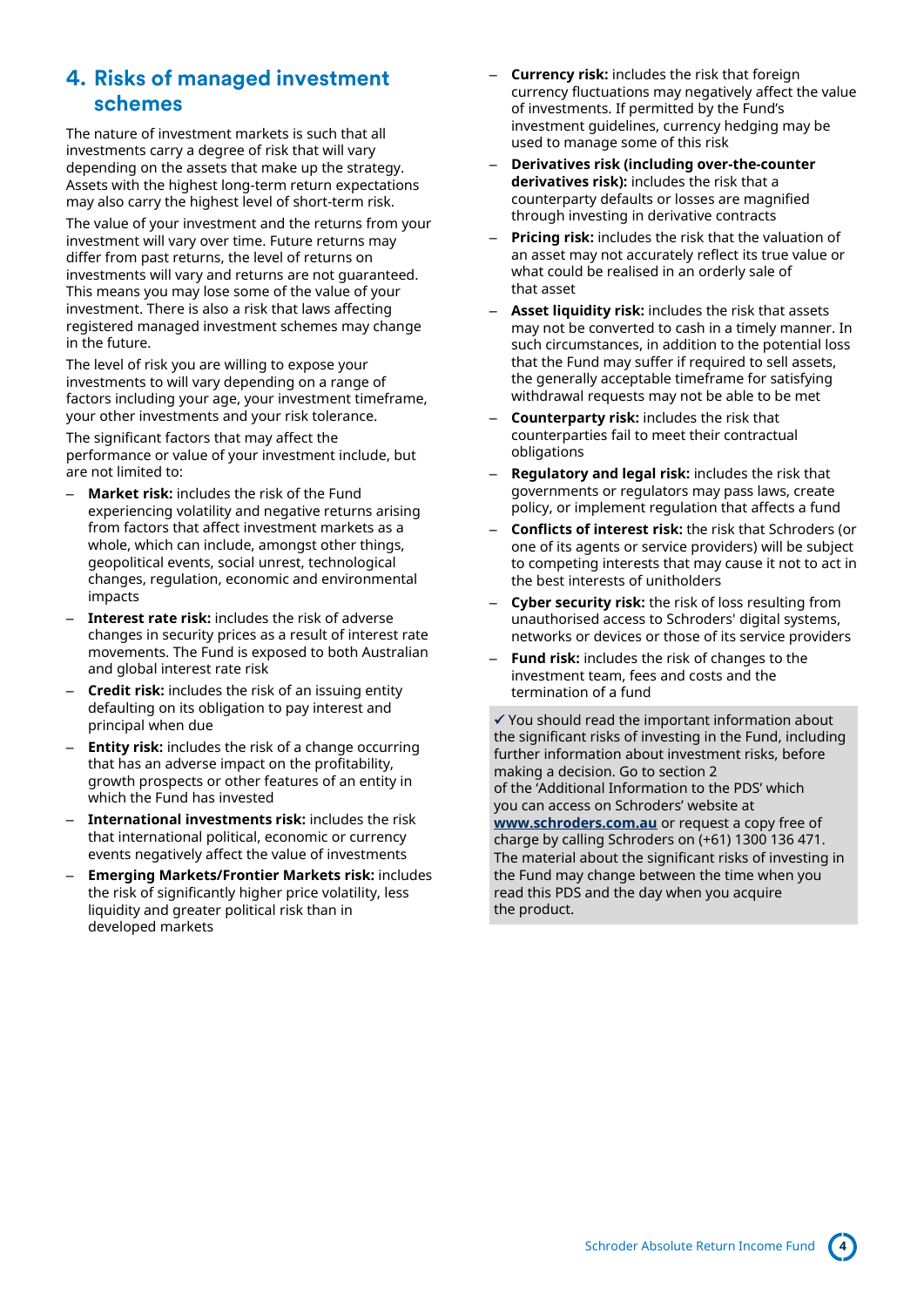# <span id="page-4-0"></span>**5. How we invest your money**

### **Warning**

#### **You should consider the likely investment return, the investment risk and your investment timeframe when considering whether to invest in the Fund.**

| <b>Fund description</b>                                                                      | The Schroder Absolute Return Income Fund is an active absolute return strategy that invests<br>in a range of domestic and international fixed income securities. The Fund invests primarily in<br>a portfolio of bonds and other fixed and floating rate securities denominated in various<br>currencies issued by corporates, governments, government agencies, supranationals as well<br>as securitised credit such as asset and mortgage backed securities. The full spectrum of<br>available securities, including non-investment grade, may be utilised. With a focus on<br>managing downside risk, the Fund has the flexibility to invest in cash and other debt<br>securities (such as government bonds) to help preserve capital during downturns in the credit<br>cycle. In adopting an absolute return approach, the most critical element of the investment<br>process is to identify which assets to own and when to own them. This is then complemented<br>by extensive credit research and expertise in individual credit selection. The Fund may also<br>use derivatives and active currency management as part of the overall investment strategy to<br>create a well-diversified portfolio with the potential to deliver consistent returns above cash<br>and term deposits but with less risk and volatility than the equity market. |                                                                                         |                                                                            |
|----------------------------------------------------------------------------------------------|--------------------------------------------------------------------------------------------------------------------------------------------------------------------------------------------------------------------------------------------------------------------------------------------------------------------------------------------------------------------------------------------------------------------------------------------------------------------------------------------------------------------------------------------------------------------------------------------------------------------------------------------------------------------------------------------------------------------------------------------------------------------------------------------------------------------------------------------------------------------------------------------------------------------------------------------------------------------------------------------------------------------------------------------------------------------------------------------------------------------------------------------------------------------------------------------------------------------------------------------------------------------------------------------------------------------------------------------------------|-----------------------------------------------------------------------------------------|----------------------------------------------------------------------------|
| <b>Investment return</b><br>objective                                                        | To outperform the RBA Cash Rate after fees over the medium term while aiming to avoid<br>negative returns over any rolling 12-month period.                                                                                                                                                                                                                                                                                                                                                                                                                                                                                                                                                                                                                                                                                                                                                                                                                                                                                                                                                                                                                                                                                                                                                                                                            |                                                                                         |                                                                            |
| <b>Suitability</b>                                                                           | This Fund is more likely to be appropriate for a consumer seeking capital preservation and<br>income for a small or core component of their portfolio, with a medium risk and return<br>profile. This Fund is unlikely to be suitable for a consumer seeking capital growth or someone<br>seeking high returns.<br>For more information about the Fund's investor suitability and risk level, please refer to the<br>sections 'Investor suitability and target market determinations' and 'About a Fund's risk level'<br>in the 'Additional Information to the PDS' booklet.                                                                                                                                                                                                                                                                                                                                                                                                                                                                                                                                                                                                                                                                                                                                                                           |                                                                                         |                                                                            |
| <b>Minimum suggested</b><br>holding period                                                   | At least 2 years. Please note this is a guide only, not a recommendation.                                                                                                                                                                                                                                                                                                                                                                                                                                                                                                                                                                                                                                                                                                                                                                                                                                                                                                                                                                                                                                                                                                                                                                                                                                                                              |                                                                                         |                                                                            |
| <b>Asset classes and</b><br>investment ranges                                                | The Fund may invest across a wide range of Australian and global corporate bonds across the<br>credit spectrum, subordinated securities, mortgage and asset backed securities, government<br>and quasi- government bonds, developing market debt, private debt, cash and cash<br>equivalents. The Fund may also use derivatives and active currency management. The<br>permitted asset allocation ranges are set out below:<br><b>Asset classes</b><br>Australian investment grade<br>Global investment grade<br>Australian high yield*<br>Global high yield*<br>Cash and cash equivalents<br>Active currency                                                                                                                                                                                                                                                                                                                                                                                                                                                                                                                                                                                                                                                                                                                                          | <b>Investment ranges</b><br>0%-100%<br>0%-100%<br>0%-40%<br>0%-30%<br>0%-100%<br>0%-10% | *Maximum aggregate<br>exposure to high yield assets<br>will not exceed 50% |
| <b>Labour standards and</b><br>environmental, social<br>and ethical<br><b>considerations</b> | The Fund is managed with reference to environmental, social and governance (ESG) factors.<br>This means the impact and risk around issues such as climate change, environmental<br>performance, labour standards or corporate governance are considered in the assessment<br>and implementation of investments. Schroders applies an ESG integrated approach to<br>investing and engages with companies held by the Fund to challenge identified areas of<br>weakness in ESG performance. The Fund also adheres to an excluded securities list, which<br>excludes certain securities on ethical and social considerations. Groups of securities which<br>qualify for exclusion include companies deriving revenue from cluster munitions, anti-<br>personnel mines, chemical and biological weapons, nuclear weaponry and tobacco<br>manufacturers. More information can be found in our ESG Policy and our Excluded Securities<br>List which are published on our website www.schroders.com.au.<br>For further information about our approach to labour standards and environmental, social<br>and ethical considerations when investing, please refer to the section 'Labour standards and<br>environmental, social and ethical considerations' in the 'Additional Information to the<br>PDS' booklet.                                               |                                                                                         |                                                                            |
|                                                                                              |                                                                                                                                                                                                                                                                                                                                                                                                                                                                                                                                                                                                                                                                                                                                                                                                                                                                                                                                                                                                                                                                                                                                                                                                                                                                                                                                                        |                                                                                         |                                                                            |

# <span id="page-4-1"></span>**6. Fees and costs**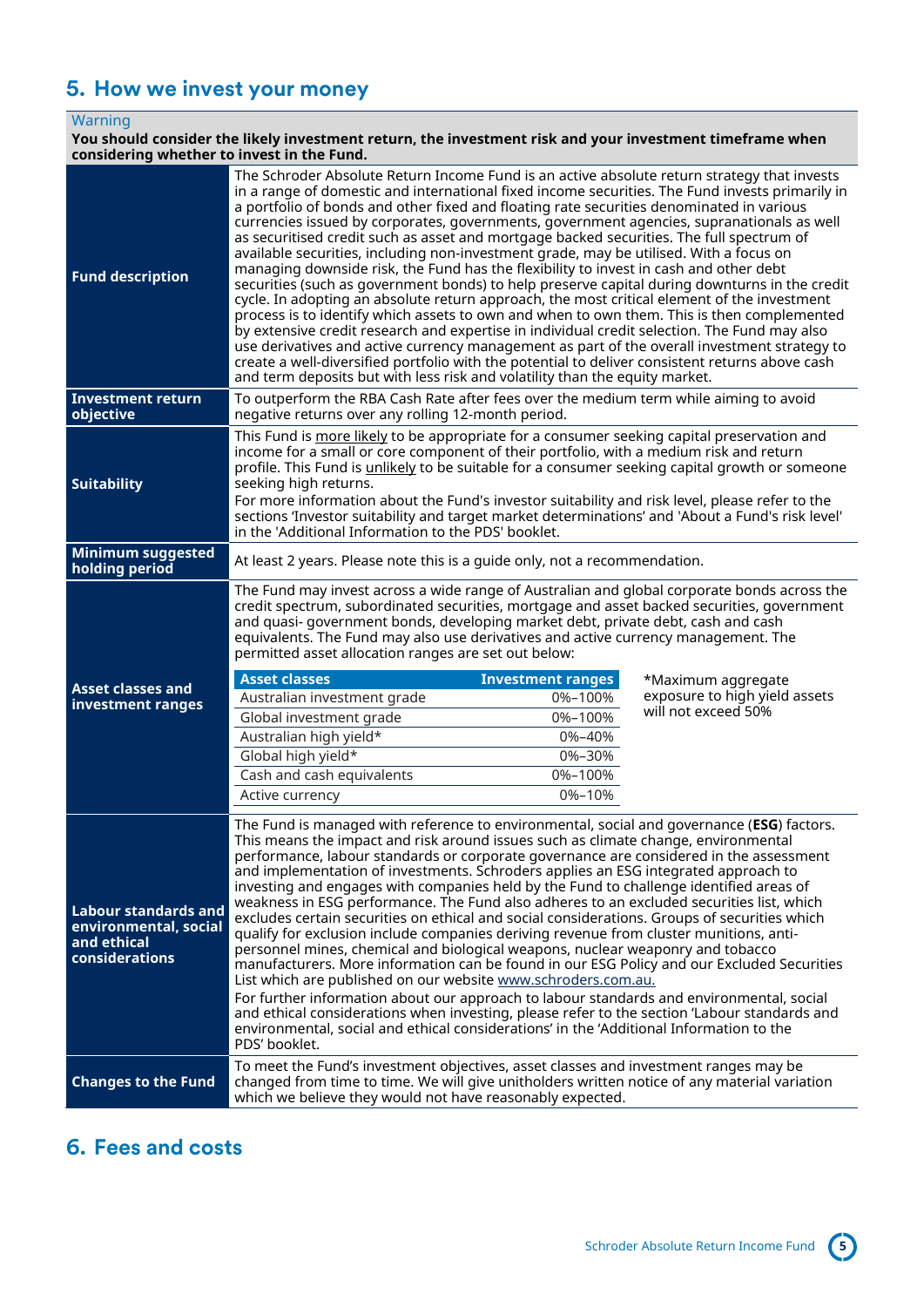### **Did you know?**

Small differences in both investment performance and fees and costs can have a substantial impact on your longterm returns. For example, total annual fees and costs of 2% of your investment balance rather than 1% could reduce your final return by up to 20% over a 30 year period (for example, reduce it from \$100,000 to \$80,000). You should consider whether features such as superior investment performance or the provision of better member services justify higher fees and costs. You may be able to negotiate to pay lower fees. Ask the Fund or your financial adviser. **To find out more**

If you would like to find out more, or see the impact of the fees based on your own circumstances, the **Australian Securities and Investments Commission (ASIC) MoneySmart** website (**[www.moneysmart.gov.au](http://www.moneysmart.gov.au/)**) has a managed funds fee calculator to help you check out different fee options.

#### **Fees and costs summary**

The table below shows the fees and other costs that you may be charged for investing in the Schroder Absolute Return Income Fund – Professional Class. These fees and costs may be paid directly from your account or deducted from investment returns. The information in the table can be used to compare the costs between different simple managed investment schemes.

| Schroder Absolute Return Income Fund - Professional Class                                                                            |                                                                                                                                                                                                                                                                                                           |                                                                                                                                                                                                                                                                                                                                                                                                    |  |  |  |  |
|--------------------------------------------------------------------------------------------------------------------------------------|-----------------------------------------------------------------------------------------------------------------------------------------------------------------------------------------------------------------------------------------------------------------------------------------------------------|----------------------------------------------------------------------------------------------------------------------------------------------------------------------------------------------------------------------------------------------------------------------------------------------------------------------------------------------------------------------------------------------------|--|--|--|--|
| Type of fee or cost*                                                                                                                 | <b>Amount</b>                                                                                                                                                                                                                                                                                             | How and when paid                                                                                                                                                                                                                                                                                                                                                                                  |  |  |  |  |
| Ongoing annual fees and costs**                                                                                                      |                                                                                                                                                                                                                                                                                                           |                                                                                                                                                                                                                                                                                                                                                                                                    |  |  |  |  |
| <b>Management fees and costs</b><br>The fees and costs of managing<br>your investment <sup>1</sup>                                   | Estimated to be 0.38% p.a. of the<br>Net Asset Value (NAV) of the Fund,<br>comprised of:<br>1. A management fee of 0.38%<br>p.a. of the NAV of the Fund***<br>2. Estimated indirect costs of 0%<br>p.a. of the NAV of the Fund<br>3. Estimated expense recoveries<br>of 0% p.a. of the NAV of the<br>Fund | 1. The management fee is calculated and<br>accrued daily and generally paid monthly in<br>arrears out of the assets of the Fund within<br>10 Business Days after the end of the<br>month<br>2. Indirect costs are generally deducted from<br>the assets of the Fund as and when<br>incurred<br>3. Expense recoveries are generally deducted<br>from the assets of the Fund as and when<br>incurred |  |  |  |  |
| <b>Performance fees</b><br>Amounts deducted from your<br>investment in relation to the<br>performance of the product                 | Nil                                                                                                                                                                                                                                                                                                       | Not applicable                                                                                                                                                                                                                                                                                                                                                                                     |  |  |  |  |
| <b>Transaction costs</b><br>The costs incurred by the<br>scheme when buying or<br>selling assets                                     | Estimated to be 0% p.a. of the NAV<br>of the Fund. <sup>2</sup>                                                                                                                                                                                                                                           | Transaction costs generally arise when the<br>value of the assets of the Fund are affected by<br>the day-to-day trading of the Fund, and are<br>deducted from the assets of the Fund as and<br>when incurred.                                                                                                                                                                                      |  |  |  |  |
|                                                                                                                                      |                                                                                                                                                                                                                                                                                                           | Member activity related fees and costs (fees for services or when your money moves in or out of the scheme)                                                                                                                                                                                                                                                                                        |  |  |  |  |
| <b>Establishment fees</b><br>The fee to open your<br>investment                                                                      | Nil                                                                                                                                                                                                                                                                                                       | Not applicable                                                                                                                                                                                                                                                                                                                                                                                     |  |  |  |  |
| <b>Contribution fee<sup>1</sup></b><br>The fee on each amount<br>contributed to your investment                                      | Nil                                                                                                                                                                                                                                                                                                       | Not applicable                                                                                                                                                                                                                                                                                                                                                                                     |  |  |  |  |
| <b>Buy-sell spread</b><br>An amount deducted from your<br>investment representing costs<br>incurred in transactions<br>by the scheme | Estimated to be 0.20% of the<br>application amount on application<br>and 0.20% of the withdrawal<br>amount on withdrawal. <sup>3</sup>                                                                                                                                                                    | The buy-sell spread is deducted from the<br>application amount received from, or the<br>withdrawal amount to be paid to, applicants and<br>withdrawing unitholders respectively at the time<br>of the relevant application or withdrawal.                                                                                                                                                          |  |  |  |  |
| Withdrawal fee <sup>1</sup><br>The fee on each amount you<br>take out of your investment                                             | Nil                                                                                                                                                                                                                                                                                                       | Not applicable                                                                                                                                                                                                                                                                                                                                                                                     |  |  |  |  |
| Exit fee <sup>1</sup><br>The fee to close your investment                                                                            | Nil                                                                                                                                                                                                                                                                                                       | Not applicable                                                                                                                                                                                                                                                                                                                                                                                     |  |  |  |  |
| <b>Switching fee</b><br>The fee for changing investment<br>options                                                                   | Nil                                                                                                                                                                                                                                                                                                       | Not applicable                                                                                                                                                                                                                                                                                                                                                                                     |  |  |  |  |

\*Unless otherwise stated, all fees and costs are quoted inclusive of GST and net of any input tax credits ('ITCs') or reduced input tax credits ('RITCs') that are expected to be available to the Fund, and are shown without any other adjustment in relation to any tax deduction available to the responsible entity.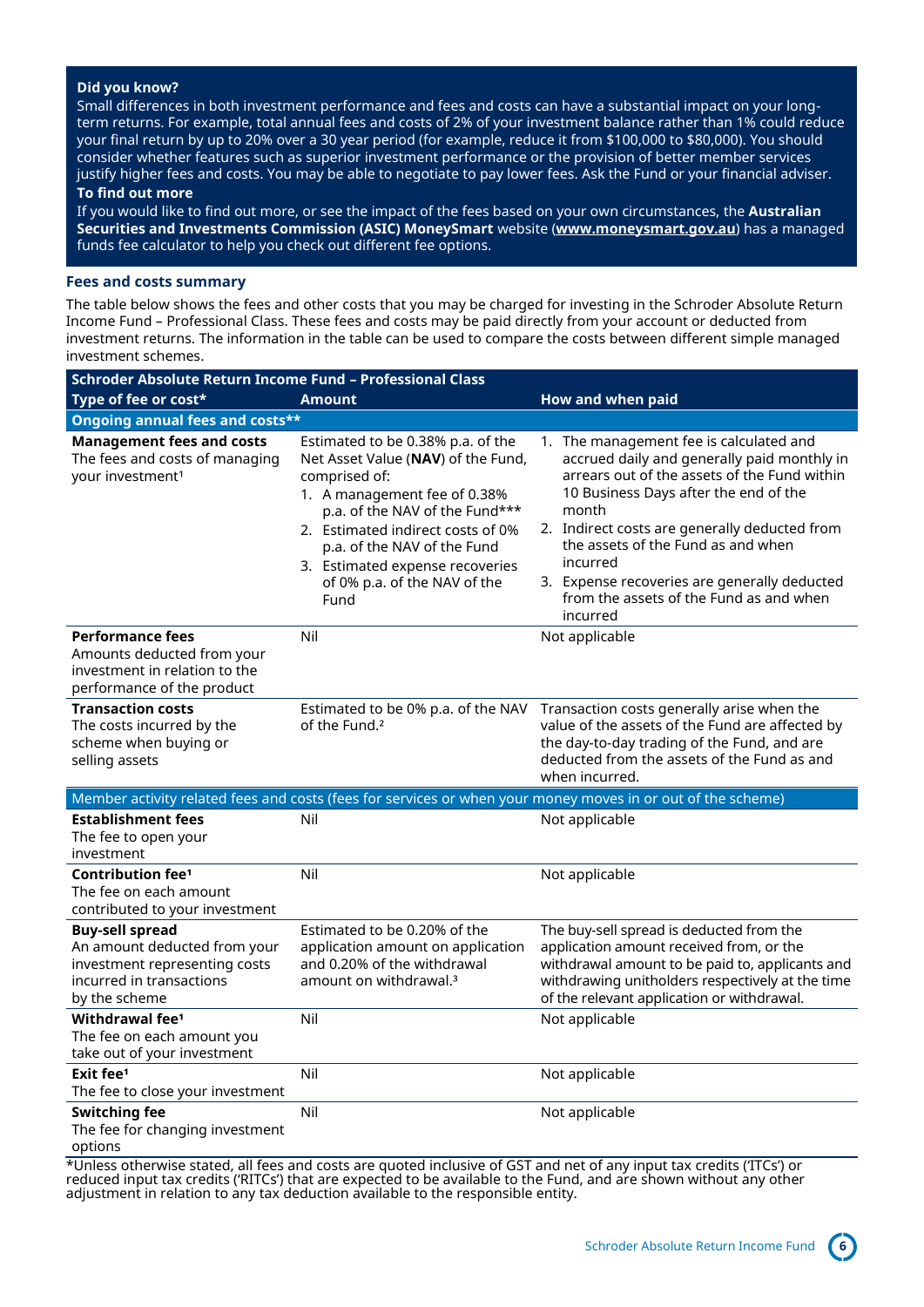\*\*All estimates of fees in this section are based on information available as at the date of this PDS and reflects Schroders' reasonable estimates of the typical ongoing amounts for the current financial year. All costs reflect the actual amount incurred for the last financial year and may include Schroders' reasonable estimates where Schroders was unable to determine the exact amount or information was not available at the date of this PDS.

\*\*\*For certain wholesale clients (as defined in the Corporations Act), Schroders may, at its discretion and in accordance with ASIC Policy and the Corporations Act, negotiate, rebate or waive all or part of Schroders' management fee. Please refer to section 3, 'More detailed information about fees and costs' in the 'Additional Information to the PDS' for further details.

This fee includes an amount payable to an adviser. Please refer to section 3, 'More detailed information about fees and costs' in the 'Additional Information to the PDS' for further details.

<sup>2</sup>The transaction costs disclosed in this fees and costs summary are shown net of any recovery received by the Fund from the buy/sell spread charged to transacting unitholders. Please refer to section 3, 'More detailed information about fees and costs' in the 'Additional Information to the PDS' for further details.

<sup>3</sup>As at the date of this PDS the buy-sell spread is 0.20% on applications and 0.20% on withdrawals. In estimating the buysell spread, Schroders has assumed that the applications or withdrawals are made during normal market conditions, as in times of stressed or dislocated market conditions (which are not possible for Schroders to predict) the buy-sell spread may increase significantly and it is not possible to reasonably estimate the buy-sell spread that may be applied in such situations. Please refer to section 3, 'More detailed information about fees and costs' in the 'Additional Information to the PDS' for further details.

### **Example of annual fees and costs for the Fund**

This table gives an example of how the ongoing annual fees and costs for the Fund can affect your investment over a 1 year period. You should use this table to compare this product with other products offered by managed investment schemes.

| <b>Example - Schroder Absolute</b><br><b>Return Income Fund</b>   | Balance of \$500,000 with a contribution of \$50,000 during year |                                                                                                                                                                                                                                                              |  |  |
|-------------------------------------------------------------------|------------------------------------------------------------------|--------------------------------------------------------------------------------------------------------------------------------------------------------------------------------------------------------------------------------------------------------------|--|--|
| Contribution fees                                                 | Nil                                                              | For every additional \$50,000 you put in, you will be charged \$0                                                                                                                                                                                            |  |  |
| <b>PLUS</b> Management fees and<br>costs <sup>2</sup> comprising: | $0.38%$ p.a.                                                     | And, for every \$500,000 you have in the Fund you will be charged or<br>have deducted from your investment \$1,900 each year                                                                                                                                 |  |  |
| Management fee <sup>3</sup> to Schroders                          | $0.38%$ p.a.                                                     |                                                                                                                                                                                                                                                              |  |  |
| Indirect costs                                                    | 0% p.a.                                                          |                                                                                                                                                                                                                                                              |  |  |
| Expense recoveries                                                | 0% p.a.                                                          |                                                                                                                                                                                                                                                              |  |  |
| <b>PLUS</b> Performance fees                                      | Nil                                                              | And, you will be charged or have deducted from your investment<br>\$0 in performance fees each year.                                                                                                                                                         |  |  |
| <b>PLUS</b> Transaction costs                                     | 0% p.a.                                                          | And, you will be charged or have deducted from your investment<br>\$0 in transaction costs.                                                                                                                                                                  |  |  |
| <b>EQUALS</b> Cost of Fund                                        |                                                                  | If you had an investment of \$500,000 at the beginning of the year<br>and you put in an additional \$50,000 during that year, you would<br>be charged fees and costs in the range of \$1,900.1,4<br>What it costs you will depend on the fees you negotiate. |  |  |

1Additional fees may apply. A buy-sell spread may apply to investments into and withdrawals from the Fund, which is not taken into account in this example. Please refer to section 3, 'More detailed information about fees and costs' in the 'Additional Information to the PDS' for further details.

²Please refer to footnote \*\* in the Fees and costs summary above.

<sup>3</sup>Please refer to footnote \*\*\* in the Fees and costs summary above.

⁴This amount excludes fees for any additional contributions that may be made during the year. Please note that the minimum initial investment for the Fund is \$500,000, and the minimum additional investment is \$50,000. We have assumed that the \$50,000 contribution is made at the end of the year and that that the value of the investment is constant. This example is therefore calculated using the \$500,000 balance only. Please note that this is just an example. In practice, actual investment balances will vary daily and the actual fees and costs charged are based on the value of the Fund, which also fluctuates daily.

### **Additional explanation of fees and costs**

### **Maximum fees**

The maximum fees that Schroders is entitled to charge are set out in the Constitution.

The maximum management fee for the Fund under the Constitution is 3.08% (inclusive of GST and less any RITCs) per annum of the NAV of the Fund. The current management fee is 0.38% (inclusive of GST and less any RITCs) per annum of the NAV of the Fund.

Further information on the other maximum fees that Schroders is entitled to charge under the Constitution is set out in the section 3 of the 'Additional information to the PDS'.

### **ASIC fee calculator**

To calculate the effect of fees and costs on your account balance, you can use the calculator provided by ASIC at [www.moneysmart.gov.au.](http://www.moneysmart.gov.au/)

#### **Fee changes**

Unless otherwise agreed, Schroders may change the amount of any fees in this PDS (including increasing fees up to the maximum set out in the Constitution) without your consent. Any fees disclosed in this PDS will not be increased without providing at least 30 days' advance notice to you.

 $\checkmark$  You should read the important information about fees and costs before making a decision. Go to section 3 of the 'Additional Information to the PDS', which you can access on Schroders' website at